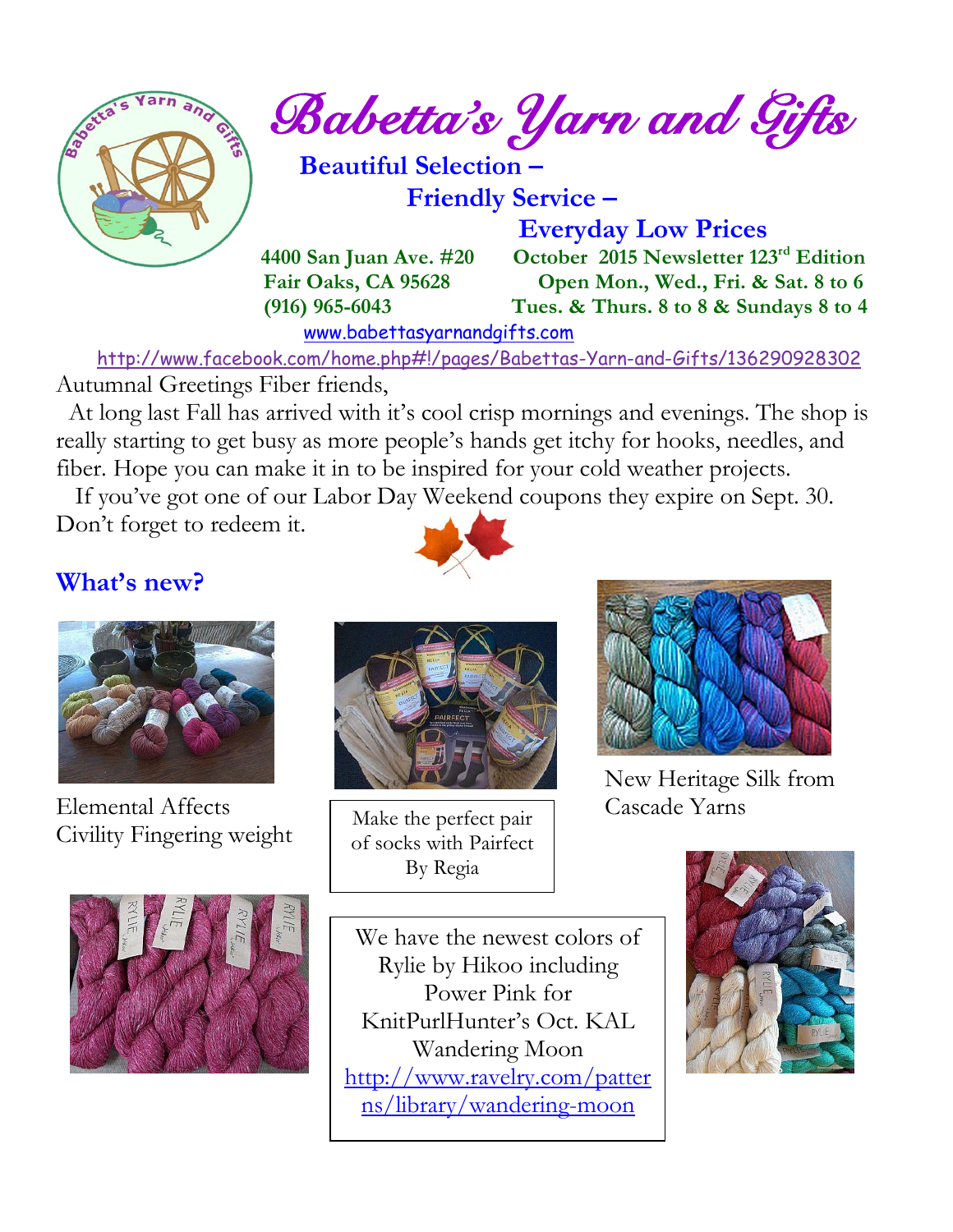

Our Fall Tahki Stacy Charles has arrived Including Lena, Luna Effects, Tahoe, Mesa an books City Streets & Life Style

Other new fibers… **Baah Yarns** La Jolla Back in stock Stiletto from **Plymouth Opal Yarns** Rainforest XI collection **Cacscade Yarns** Eco Duo & Highland Duo A new shipment of Top This hat kits from DMC New magazines Knit Simple, Interweave Knits Gifts, Knit.Purl, Interweave Crochet & Crochetscene

**Coming soon** New colors of Chalet & Chateau from Classic Elite Yarns Pashmina from Madelinetosh Malabrigo Arroyo, Sock, & Nube The Berroco Fall yarns & patterns

Enjoy a Pumpkin Spice or Salted Carmel Latte` on your next visit.

## **Upcoming local fiber events**



The first weekend in October is the **Lambtown Festival** in Dixon at the Fairgrounds. For more information check out their website http://www.lambtown.org

The second weekend of October is the **Fiber Fusion** event at Patrick Ranch 2 miles south of Chico. For more information visit their website [http://fiber-fusion.org](http://fiber-fusion.org/) And facebook page<https://www.facebook.com/FiberFusion>

**West Region Button Show** Oct 1<sup>st</sup> through 3<sup>rd</sup> at Harrah's Downtown Reno Nevada More info at [www.wrba.us](http://www.wrba.us/)

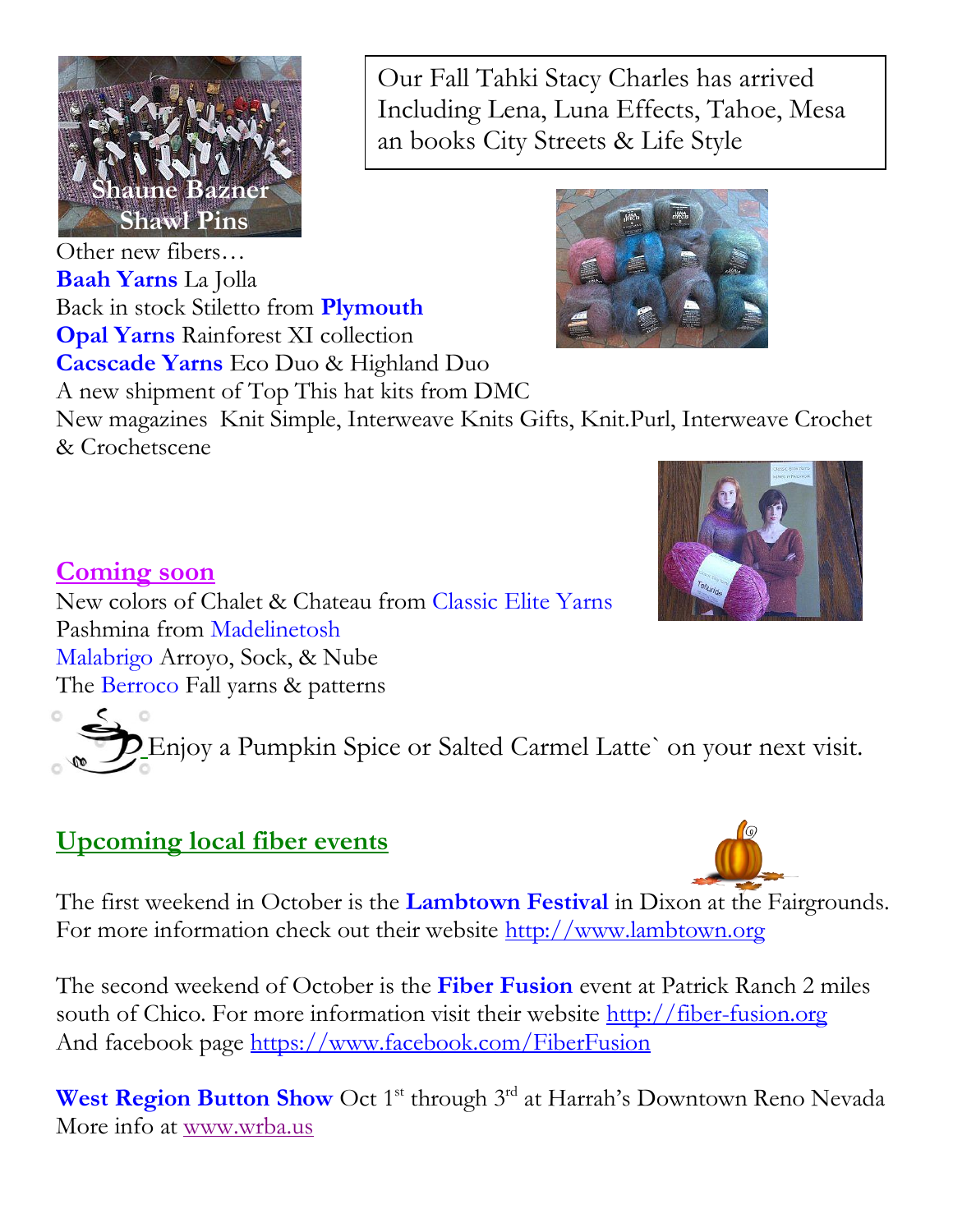## **Workshops in October**



Fake Isle Hat October 10<sup>th</sup> from 1 to 3pm Registration \$30, materials sold separately. Try your hand at Fairisle knitting with Maya on this free pattern by Amy King. **<http://www.ravelry.com/patterns/library/fake-isle-hat>**

**Beaded Bracelet** Oct. 17 1pm–3pm Learn to knit with beads in this lovely bracelet project Registration \$30 Kit \$11





### **Roositud with Gustine**

This is an Estonian colorwork technique can be incorporated into other knitting projects . It is a way of embroidering while knitting in which groups of stitches are wrapped with a contrasting color yarn following a charted pattern. You will be using feltable sportweight yarn. Pattern for cuff free with class Oct. 13 from 6pm to 8pm Registration \$30

Don't forget about our ongoing **"Food Drive"** Bring a non-perishable food item on your next visit and you'll be entered to win a \$25 Babetta's Gift certificate. Drawing takes place the last day of every month. These items are distributed in our own community to those in need.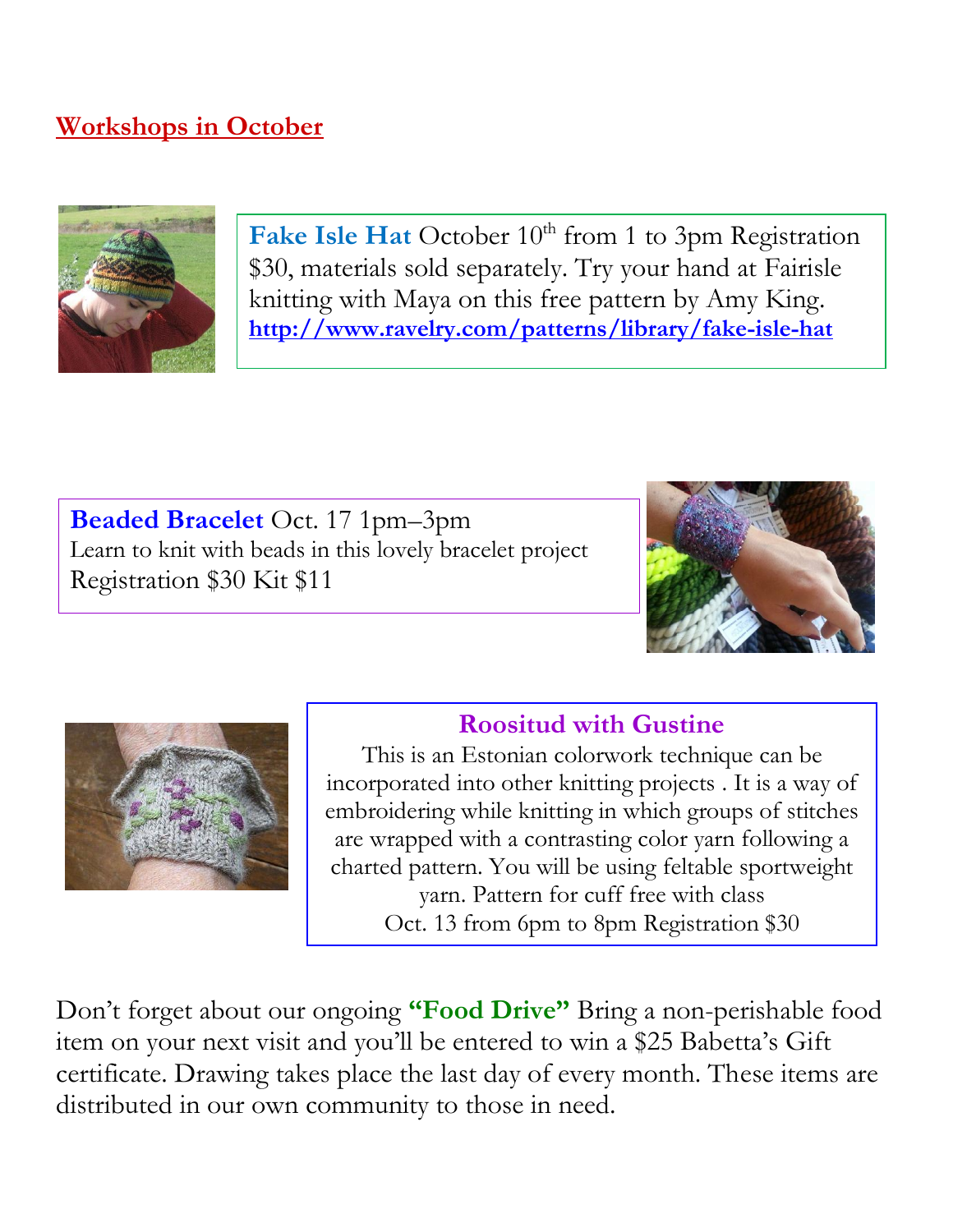### **Charity Knitting Group**

 How would you like to do some charity knitting/crocheting with a lovely group of people? **"The Purls of Fair Oaks"** meets the second Thursday and fourth Wed. of every month from 10am to noon here at **Babetta's.** This wonderful group of knitters makes newborn hats for local hospitals as well as other local charity groups. If you'd like to come join the group there's always room for more. This month's dates are Oct.5 & 28. If you'd like to drop off any knitted or crocheted donation items you can do that at any time and I will pass them on.

**Alice's Embrace** has really grown since its inception. Read about this wonderful organization and how you can join in making gifts for those suffering with Alzheimer's. <http://www.alicesembrace.com/> Ther You can drop off your donations at Babetta's.

# **Classes for October 2015 at Babetta's 916-965-6043**

 *In our project classes you can learn to knit anything from scarves to socks to felted purses to lace shawls to hats to sweaters. Pick your project and join in the fun. Our knitters inspire each other to try new things by sharing ideas and showing off their latest creation. Sign up for one of our classes and you will receive a coupon for 10% off.*

 **Pre-registration is required as class sizes are limited. Please choose your dates carefully. Because of scheduling conflicts and complications, make-up classes will only be allowed under special circumstances and individual consideration.**

#### **Tuesdays Oct. 6, 13 & 20**

Knitting Project 10am – 11:30am fee \$50 Knitting Project 6pm – 7:30pm fee \$50

**Wednesdays Oct. 7, 14 & 21** Knitting Project 1pm – 2:30pm fee \$50 Knitting Project 3:30pm- 5pm fee \$50

# **Thursday Oct. 8, 15 & 22**

Knitting Project 6pm – 7:30pm fee \$50 Knitting Project 10am – 11:30am fee \$50 **Saturdays Oct. 10, 17 & 24** Knitting Project 4pm – 5:30pm fee \$50.

#### **Private Lessons**

Knitting or Crochet \$20 an hour Group Knitting or Crochet Private lessons \$15 an hour per person. Spinning or weaving \$25 an hour Group rates are \$20 an hour per person. 50% deposit required when scheduling. Cancellations with less than 24 hour notice will forfeit deposit with exceptions for emergencies. Other cancellations can be transferred to rescheduled lessons or store credit.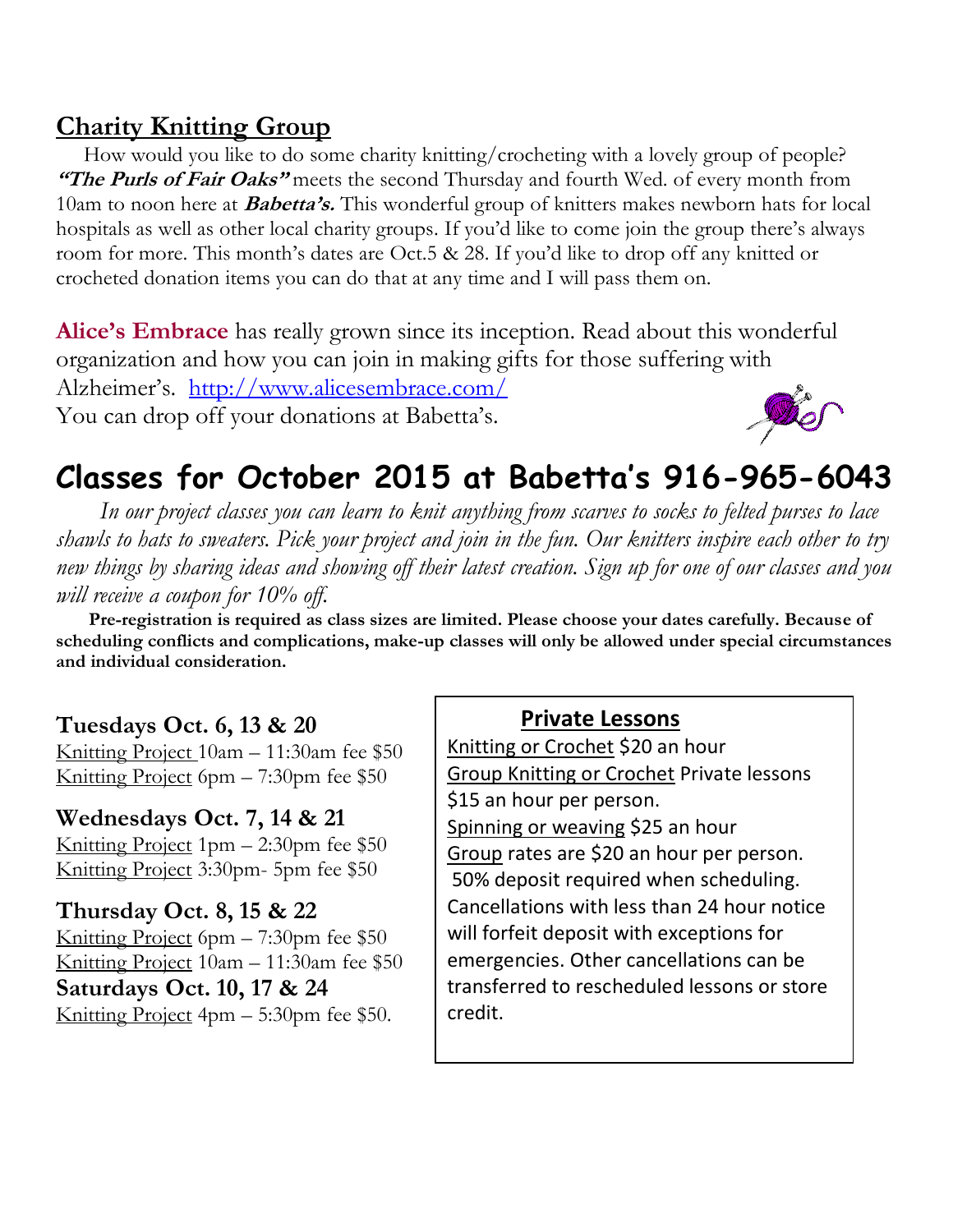Free patterns for October 2015



# **Slip Stitch Colorscape Scarf**

 This pattern is a favorite. It's simple to knit, no purling, and the slip stitch construction with a striping yarn causes stripes in vertical as well as horizontal direction. Just carry the color you're not using up the side after wrapping color just used around new color.

Materials: 1 Ball Noro Silk Garden color #2 (color B) 1 ball Noro Silk Garden Solo color #393 (color A) Size 8 needles and your own talented hands! Stitch dictionary:  $k = \text{knit}$ ,  $sl = \text{slip}$  stitch as if to purl, wyif  $=$  with yarn in front, wyib  $=$  with yarn in back. Cast on 27 stitches with color A. Knit 2 rows Row 1 – With color B k 3,\*sl 1 wyib, k  $3*$  repeat from \*to \* across. Row 2 – With color B k  $3 *$  sl 1 wyif, k  $3 *$  repeat from  $*$  to  $*$  across. Row 3 – With color A k 1  $*$  sl 1 wyib, k 3 $*$  repeat from  $*$  to  $*$  to last 2 stitches, sl 1 wyib, k1. Row 4 – With color A k1  $*$ sl 1 wyif, k 3 $*$  repeat from  $*$  to  $*$  to last 2 stitches, sl 1 wyif, k1. Repeat these 4 rows until you have a few yards of color A left and end on Row 2 of pattern. Knit 2 rows with color A and bind off. Weave in ends.

Don't forget to block this beautiful scarf for the best effect of your slip stitch technique.



### **Crocheted Clara Poncho**

Materials: 2 skeins Manos del Uruguay Clara, size F crochet hook